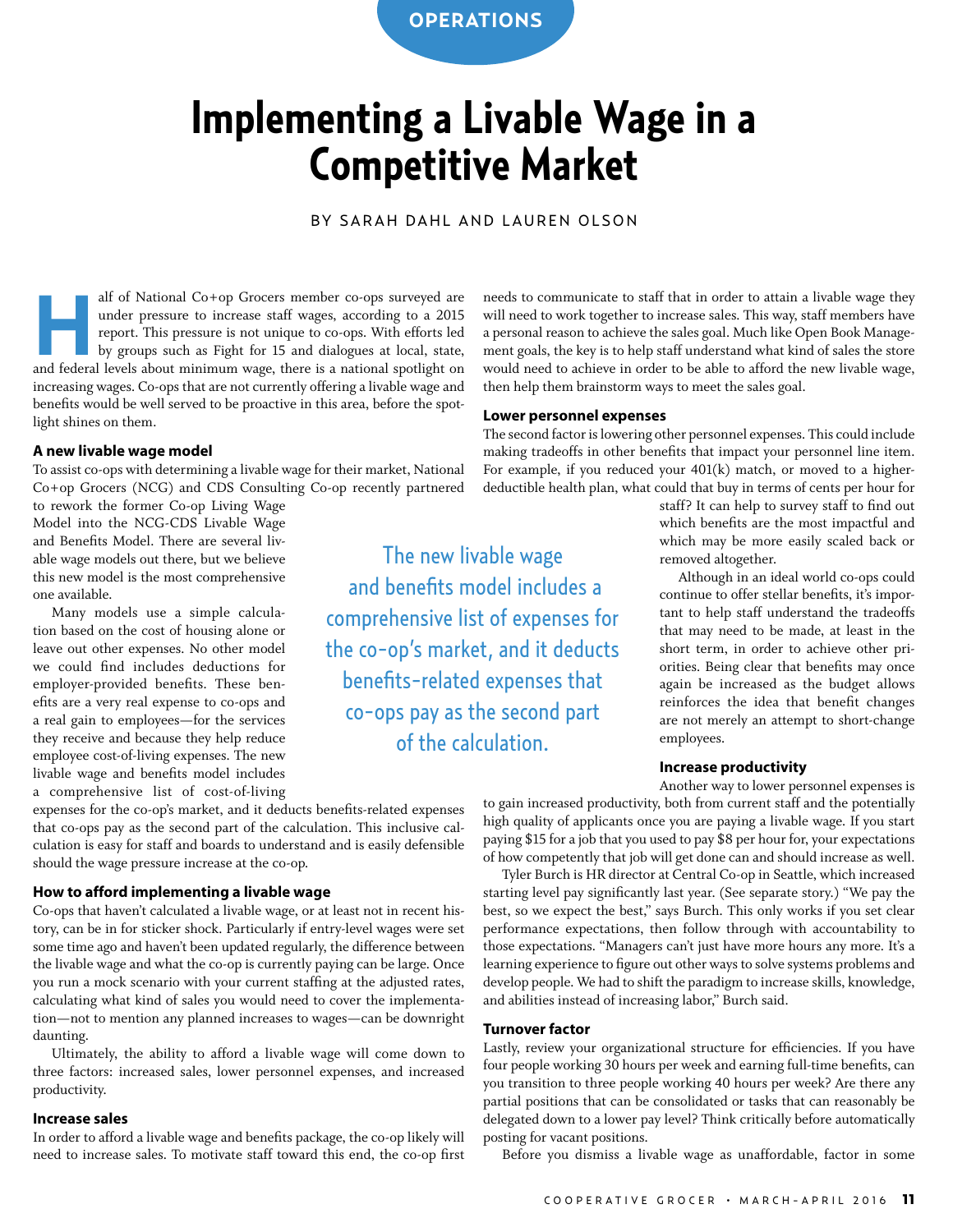increase of productivity from a projected decrease in turnover. If you don't have to hire and train as often because you retain more employees with your great wages, you can save some labor dollars in the process.

#### **Considerations when implementing a livable wage**

If all else fails and you still find yourself financially unable to fully adjust pay rates, consider crafting a plan to slowly adjust pay rates over time. Remember, costs of living generally go up over time as well, so you still want to get as close to your target as you can as soon as you can.

If you find yourself within reach of a livable wage, your job is not done. There are a few key things you should consider before making the change to your starting pay.

Be clear in your compensation philosophy how the livable wage fits into your overall business objectives. Is the attainment of a livable wage the top priority before any other compensation goals? Or is it part of a package that you strive to meet while prioritizing other goals like paying a fair rate to all positions compared to the market?

Market forces are particularly important to consider along with the livable wage. For instance, it's possible that your competitors could already be paying more than the livable wage calculation you come up with. Your city may also be issuing guidance about what a livable wage should be. All of these resources and business objectives should be considered in ultimately determining your pay rates.

#### **Avoiding wage compression**

Another consideration in implementing a livable wage is the impact on current employees who may be earning more than the livable wage, but



not enough more to feel that their longevity at the co-op will be adequately recognized if the pay rate of newer workers suddenly increases and theirs does not. This impact, called "wage compression," can negatively affect employee morale and retention. To avoid this you will need a plan for increasing somewhat the pay of those who currently make the livable wage or slightly above. For example, if starting pay is to be increased by \$1 per hour, consider a plan to give those already at the new starting pay an increase of \$.50 per hour or some amount based on tenure, such as \$.03 per hour for every month worked, up to a cap.

#### **Communication to stakeholders**

If there's existing pressure on the co-op to increase wages, it is tempting for the co-op to notify all stakeholders (staff, board, members, community) immediately when implementing a livable wage and benefits. However, the board should be first, followed by the staff. We recommend not doing a press release or communicating to members or the larger community until a few weeks after staff have been educated about the package. This allows staff time to digest the new plan, have their own questions answered, and be prepared to answer questions from the public if needed.

Create a communication plan before implementing the new wage: Who needs to know what, when do they need to know it, and how will they be told?

Consider using a rollout team to help communicate the message. Tim Bartlett at Lexington Co-op in Buffalo, N.Y., found this approach extremely helpful with their recent, large increase in their pay scale. "I met with HR and two staff from each department for three weeks prior to the rollout, having them digest the document to be able to follow up and to talk to staff about it."

Communicate to all staff at once: Announcing a livable wage and benefits plan should be done in an all-staff meeting if possible. This helps limit the spread of misinformation and gives you the opportunity to answer staff questions immediately.

Communicate multiple times to each stakeholder group: People will have questions, and they may not think of those questions the first time the new wage and benefit plan is discussed. Only after the new changes have gone into effect, and the staff has had a chance to digest them, is it time to communicate with owners.

#### **The time is now**

It is never too soon to start planning for the need to increase wages. "People keep saying it's great we made our changes before we had problems," Bartlett said. "We thought it would take us a month, but we ended up taking 10 months to get to our final plan. My advice to other co-ops is to give yourself enough time to really understand it and take it seriously." To help co-ops begin planning, the NCG-CDS Livable Wage and Benefits Model is available on the CGN website for all co-ops and on ncg.coop for NCG  $\cos$ -ops.  $\Box$ 

**Thanks to our sponsors**  **CDS Consulting Co-op** 802/387-6013 • www.cdsconsulting.coop **National Cooperative Bank**

800/955-9622 • www.ncb.coop **National Cooperative Business Association**

202/638-6222 • www.ncba.coop

**National Co+op Grocers** www.ncga.coop

Additional sponsors needed—contact Dan Nordley, dan@grocer.coop, 612/436-9177